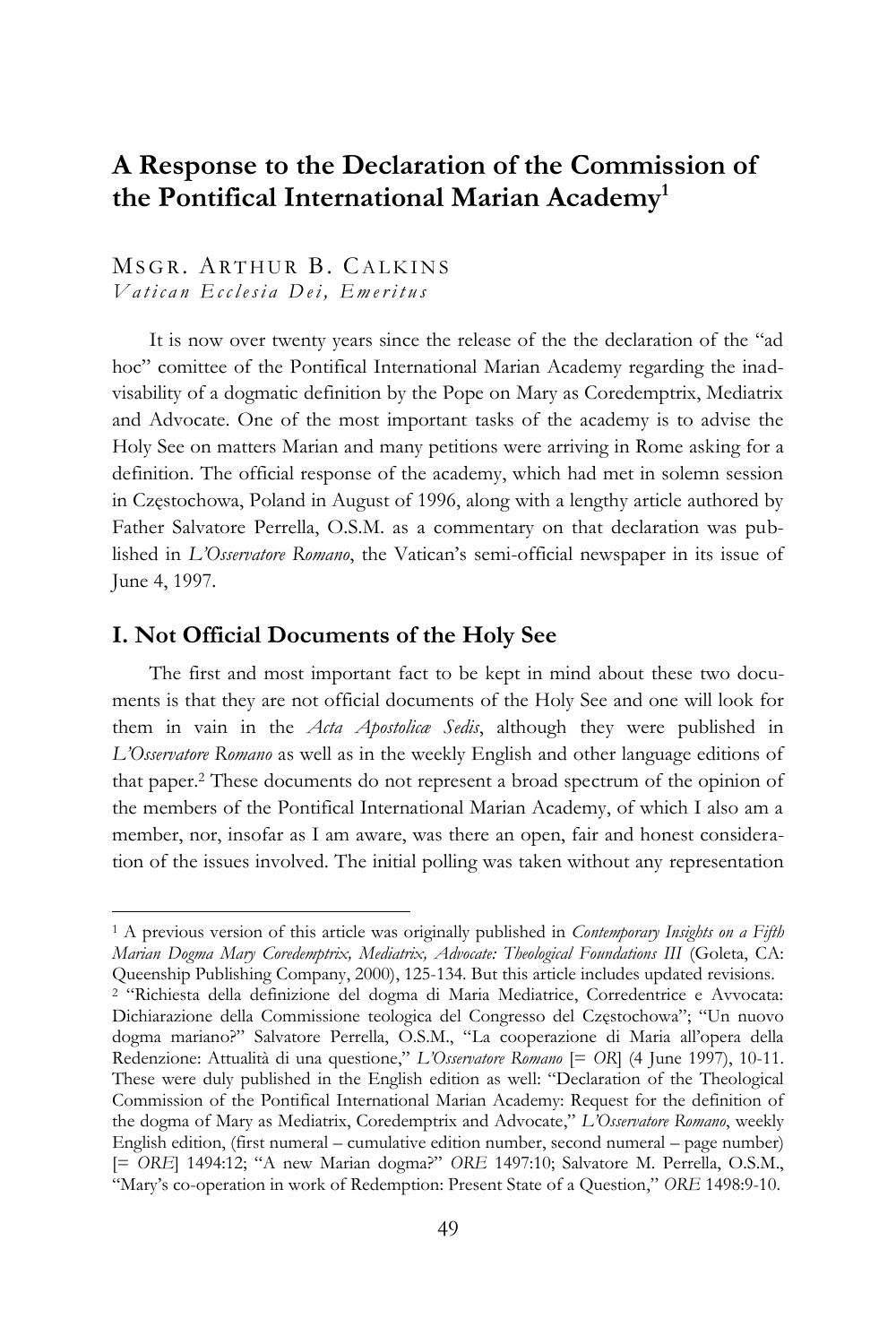by those who are in favor of the definition or any serious debate. Instead of presenting the question to a study group well informed on the topic, it was presented, with no previous notice to most of the participants, at an "ecumenical round table," consisting of 18 Catholics, three Orthodox, one Anglican and one Lutheran. Subsequent commentaries were written as propaganda with little concern for the facts of the issues at stake. I am afraid that these documents are classic instances of the manipulation of the media and numerous other sectors in the Church by special interest groups in order to interpret the magisterium exclusively from their perspective, an exploitation which has been going on since the time of the Second Vatican Council and which needs to be exposed for what it is. It is noteworthy that, insofar as I have been able to determine, the declaration is not to be found on the website of the Holy See, on the website of the Pontifical International Marian Academy (*Pontificia Accademia Mariana Internazionale*, also known by the acronym PAMI) or anywhere on the internet as of October 21, 2017. Yet in a letter of September 27, 2010 addressed to Archbishop Ramon Argüelles of Lipa, Philippines, Cardinal Gerhard Müller, then Prefect of the Congregation for the Doctrine of the Faith, urged him "to promote authentic Marian devotion within [his] Archdiocese, adhering to the Częstochowa Statement, which clearly outlines a proper understanding of the usage of appropriate Marian titles."<sup>3</sup> This was occasioned by the fact that in the alleged apparitions that took place in Lipa in the late 1940s Our Lady is alleged to have identified herself as "Mediatrix of all Grace."

Before going any further let us provide the document in question for the public record:

#### **Declaration of the Theological Commission of the Pontifical International Marian Academy**

Request for the definition of the dogma of Mary as Mediatrix, Coredemptrix and Advocate.ed of the Holy

*The 12th International Mariological Congress held at Częstochowa (Poland) in August, was asked by the Holy See to study the possibility and the opportuneness of a definition of the Marian titles of* Mediatrix, Coredemptrix and Advocate, as is being requested of the Holy See by certain circles. *A commission was established, composed of 15 theologians chosen for their specific preparation in this area, so that together they could discuss and analyze the question through mature reflection. In addition to their theological competence, care was also taken to ensure the greatest possi-*

<sup>3</sup> Letter of Cardinal Gerhard Müller to Archbishop Ramón Arguelles of 11 December 2015, Prot. N. 226/1949, 13.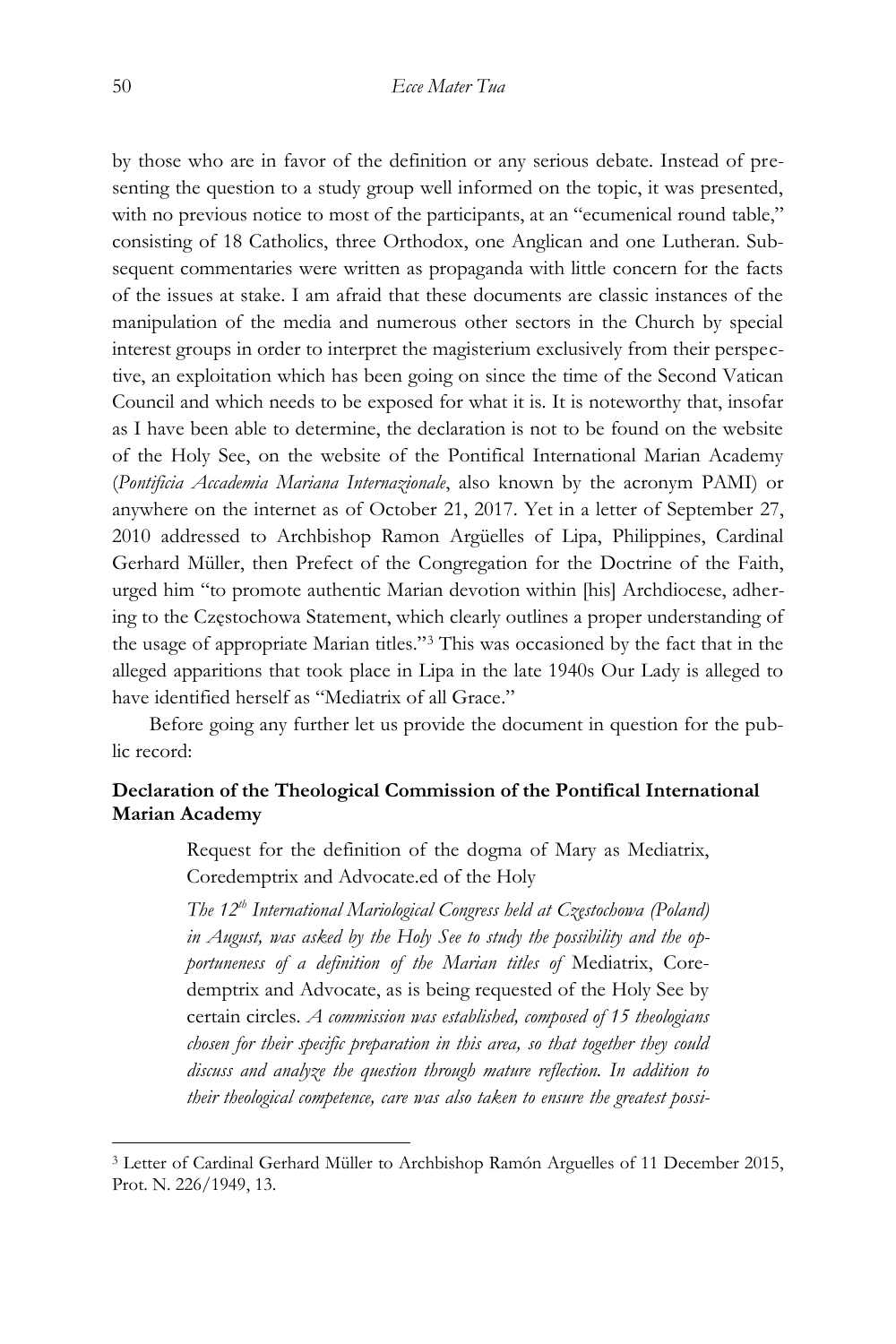*ble geographical diversity among the members, so that any possible consensus would become especially significant. It was also sought to enrich the study group by adding, as external members, some non-Catholic theologians who were present at the Congress. The Commission arrived at a twofold conclusion:*

1. The titles, as proposed, are ambiguous, as they can be understood in very different ways. Furthermore, the theological direction taken by the Second Vatican Council, which did not wish to define any of these titles, should not be abandoned. The Second Vatican Council did not use the title "Coredemptrix," and uses "Mediatrix" and "Advocate" in a very moderate way (cf. *Lumen Gentium*, n. 62). In fact from the time of Pope Pius XII, the term "Coredemptrix" has not been used by the papal Magisterium in its significant documents. There is evidence that Pope Pius XII himself intentionally avoided using it. With respect to the title "Mediatrix," the history of the question should not be forgotten: in the first decades of this century the Holy See entrusted the study of the possibility of its definition to three different commissions the result of which was that the Holy See decided to set the question aside.

2. Even if the titles, were assigned a content which could be accepted as belonging to the deposit of the faith, the definition of these titles, however, in the present theological situation would be lacking in clarity, as such titles and the doctrines inherent in them still require further study in a renewed Trinitarian, ecclesiological and anthropological perspective. Finally, the theologians, especially the non-Catholics, were sensitive to the ecumenical difficulties which would be involved in such a definition.

*The Commission included Fr Pavao Melada, O.F.M. and Fr Stefano Cecchin, O.F.M., the President and Secretary respectively of the Pontifical International Marian Academy, Fr. Cándido Pozo, S.J. (Spain), Fr. Ignacio M. Calabuig O.S.M. (Marianum – Rome), Fr Jesús Castellano Cervera, O.C.D. (Teresianum –Rome), Fr Franz Courth, S.A.C. (Germany), Fr Stefano De Fiores, S.M.M. (Italy), Fr. Miguel Angel Delgado (Mexico), Fr. Manuel Felicio da Rocha (Portugal), Fr. Georges Gharib (Melkite – Syria), Fr René Laurentin (France), Fr Jan Pach, O.S.P.P.E. (Poland), Fr. Adalbert Rebić (Croatia), Fr Jean Rivain (France), Fr Johannes Roten, S.M. (USA), Fr Er Ermanno Toniolo, O.S.M. (Italy), Mons Teofil*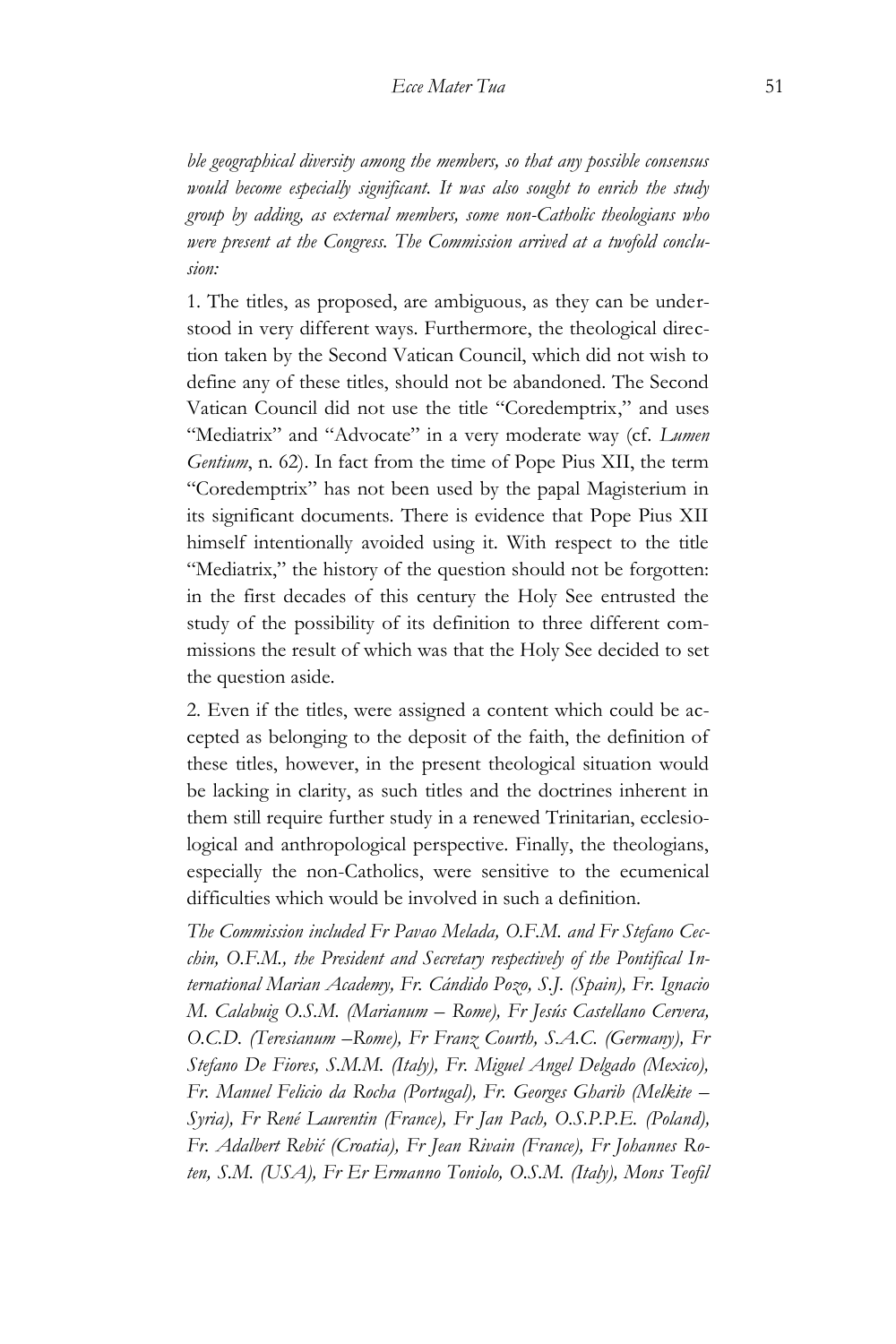*Siudy (Poland), Fr. Anton Ziegenaus (Germany), Canon Roger Greenacre (Anglican – England), Dr Hans Christoph Schmidt-Lauber (Lutheran – Austria), Fr Ghennadios Limouris (Orthodox – Constantinople), Fr. Jean Kawak (Orthodox – Syria), Prof. Constantin Charalampidis (Orthodox – Greece)*. 4

Returning for a moment to Cardinal Müller's statement cited above, I do not see how this declaration "clearly outlines a proper understanding of the usage of appropriate Marian titles." It makes vague statements, but by no means clarifies anything except "ecumenical concerns." Since my intention here is to outline a yet broader history of the question, I cannot respond to the vague statements in the declaration, except to say that I reject entirely the notion that the Second Vatican Council took a direction away from such titles and what they represent. This is simply unsupported and refuses to look at the broader perspective of the battles fought over *Lumen Gentium*, chapter eight, the council's fundamental document on Our Lady.<sup>5</sup> It is, in fact, the interpretation written by those who didn't manage to win the most definitive battle.<sup>6</sup>

#### **II. A Clarification on the Meaning of Coredemptrix**

The term Coredemptrix usually requires some initial explanation to the English-speaking public because often the prefix "co" immediately conjures up visions of complete equality.

For instance, a co-signer of a check or a co-owner of a house is considered a co-equal with the other signer or owner. Thus the first fear of many is that describing Our Lady as Coredemptrix puts her on the same level as her Divine Son and implies that she is "Redeemer" in the same way that he is, thus reducing Jesus "to being half of a team of redeemers." In the Latin language from which the term Coredemptrix comes, however, the meaning is always that Mary's cooperation or collaboration in the redemption is secondary, subordinate, dependent on that of Christ – and yet for all that – something that God "freely wished to accept ... as

<sup>4</sup> This Declaration was published in the English weekly edition of *L'Osservatore Romano* on 4 June 1997, 12.

<sup>5</sup> Cf. Serafino M. Lanzetta, *Vatican II, A Pastoral Council: Hermeneutics of Council Teaching* Trans. Liam Kelly (Leominster, Herefordshire: Gracewing, 2016), 363-419, 451-453.

<sup>6</sup> This had to do with the tension between the Christotypical and ecclesiotypical approaches to Mariology and the battle for and against Marian mediation. Although both approaches were integrated into the final text, the Christotypical and coredemptive strains are still dominant.Cf. Lanzetta 386-387, 396, 416-419; Arthur Burton Calkins (ed.), *Totus Tuus: Il Magistero Mariano di Giovanni Paolo II* (Siena: Edizioni Cantagalli, 2006), 17-22.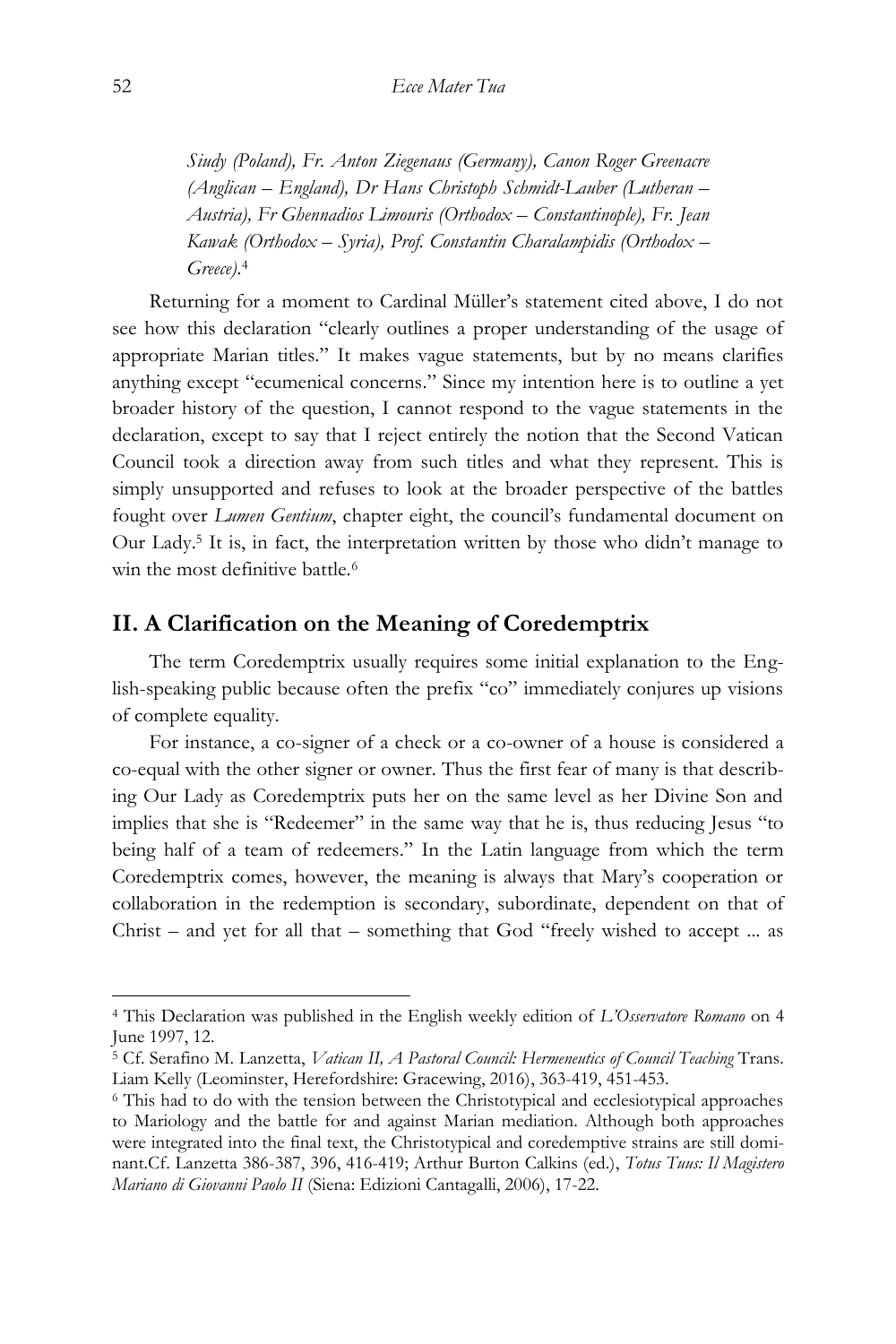constituting an unneeded, but yet wonderfully pleasing part of that one great price" paid by His Son for world's redemption. As Dr. Mark Miravalle points out:

> The prefix "co" does not mean equal, but comes from the Latin word "cum" which means "with." The title "Coredemptrix applied to the Mother of Jesus *never places Mary on a level of equality*  with Jesus Christ, the divine Lord of all, in the saving process of humanity's redemption. Rather, it denotes Mary's singular and unique sharing with her Son in the saving work of redemption for the human family. The Mother of Jesus *participates* in the redemptive work of *her Saviour Son, who alone could reconcile humanity with the Father in his glorious divinity and humanity*. 7

Clearly, then, what those who favor a papal definition want is not a dogmatic statement that Mary is the fourth person of the Blessed Trinity or that she is equal to Jesus (this obvious nonsense has already been ascribed to them in the secular and Catholic press!). What they seek is an official recognition that Mary participated in the redemption of the world in a way that has no parallel with any other human creature. Classically in theology and in the teaching of the Popes this is expressed by the word Coredemptrix.

# **III. Marian Coredemption and the Second Vatican Council**

The first line of the commentary gives away one of the key strategies of the opponents of the definition: make those who favor the definition look like enemies of the Second Vatican Council:

> From whatever perspective it is considered, the movement that is petitioning for a dogmatic definition of the Marian titles of Coredemptrix, Mediatrix and Advocate is not in line with the direction of the great Mariological text of the Second Vatican Council, chapter eight of Lumen Gentium.<sup>8</sup>

In response to this gratuitous misrepresentation I would like to make four points.

1. Chapter eight of *Lumen Gentium* clearly teaches the doctrine of Mary as Coredemptrix in numbers 56, 58 and 61. Here is a very important text from 58:

> The Blessed Virgin Mary ... faithfully persevered in her union with her Son unto the cross, where she stood, in keeping with

<sup>7</sup> Mark I. Miravalle, S.T.D., *Mary: Coredemptrix, Mediatrix, Advocate* (Santa Barbara, CA: Queenship Publishing, 1993), xv.

<sup>8</sup> *OR* of 4 June 1997, 10 [*ORE* 1497:10].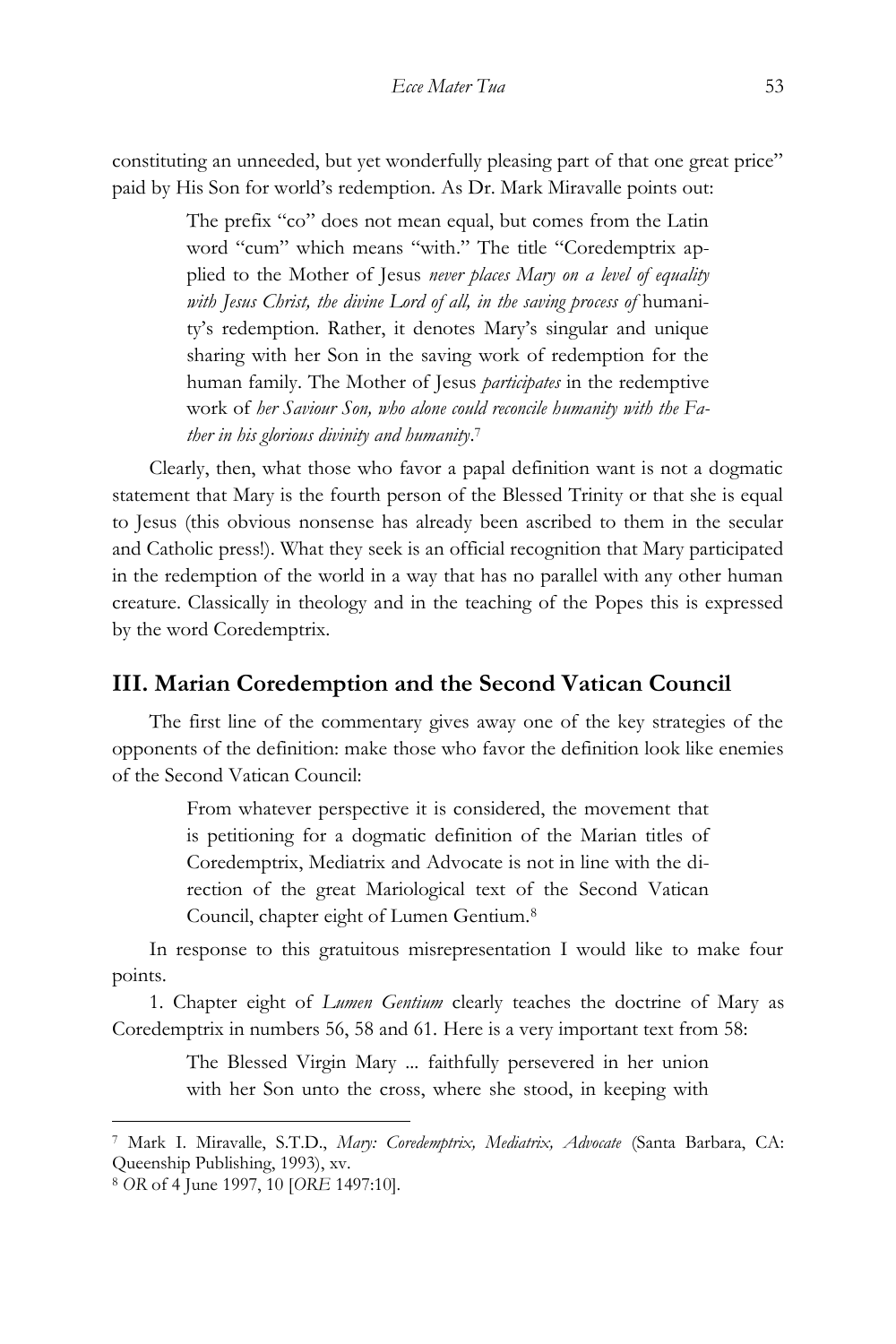the divine plan, enduring with her only begotten Son the intensity of his suffering, associated herself with his sacrifice in her mother's heart, and lovingly consenting to the immolation of this victim which was born of her. 9

This text clearly uses language from earlier papal teaching on Mary's intimate collaboration in the mystery of the redemption as does the following quotation from 61:

> In the designs of divine Providence she [Mary] was the gracious mother of the divine Redeemer here on earth, and above all others and in a singular way the generous associate and humble handmaid of the Lord. She conceived, brought forth, and nourished Christ, she presented him to the Father in the temple, shared her Son's sufferings as he died on the cross. Thus, in a wholly singular way she cooperated by her obedience, faith, hope and burning charity in the work of the Savior in restoring supernatural life to souls. 10

In both of these texts we can see the strong emphasis on Mary as the most intimate collaborator in the work of our redemption.

2. Why did the Council not use the word Coredemptrix, even though many Bishops came to the Council seeking a statement on Mary as Coredemptrix and Mediatrix? This comes from a highly debatable strategy meant to favor ecumenical dialogue. In the *Prænotanda* or prologue of the first draft document which would eventually become chapter eight of *Lumen Gentium* we find this statement:

> Certain expressions and words used by Supreme Pontiffs have been omitted, which, in themselves are absolutely true, but which may only be understood with difficulty by separated brethren (in this case Protestants). Among such words may be numbered the following: "Coredemptrix of the human race…" [Pius X, Pius XI]<sup>11</sup>

<sup>9</sup> *Ita etiam B. Virgo … suamque unionem cum Filio fideliter sustinuit usque ad crucem, ubi non sine divino consilio stetit, vehementer cum Unigenito suo condoluit et sacrificio Eius se materno animo sociavit, victimae de se genitae immolationi amanter consentiens.*

<sup>10</sup> … *operi Salvatoris singulari prorsus modo cooperata est, oboedientia, fide, spe et flagrante caritate, ad vitam animarum supernaturalem restaurandam.*

<sup>11</sup> Ermanno M. Toniolo, *La Beata Maria Vergine nel Concilio Vaticano II* (Rome: Centro di Cultura Mariana «Madre della Chiesa," 2004), 98-99 (my trans.).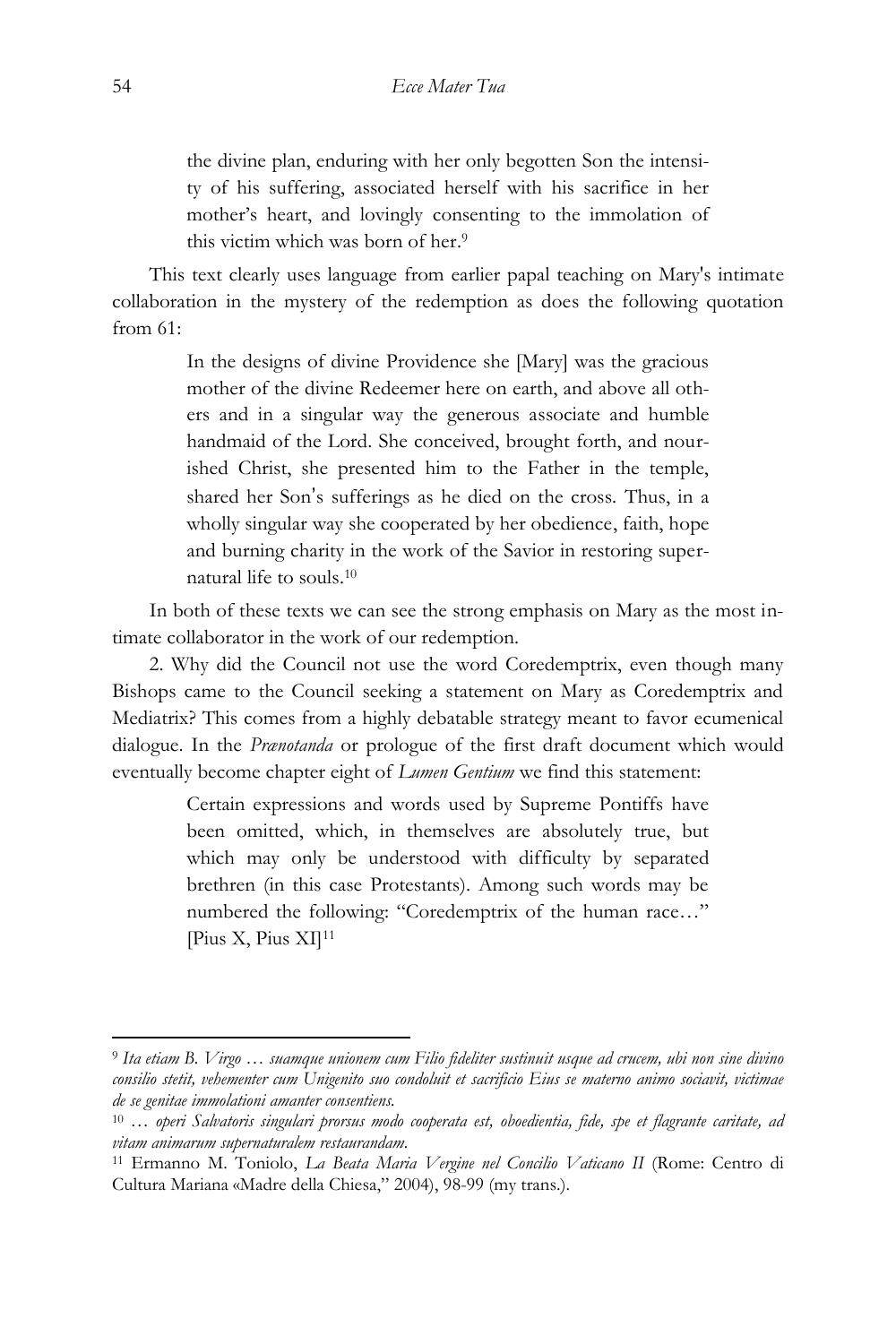One of the two principal drafters of *Lumen Gentium* chapter eight, Father Karlo Balić, O.F.M., was constrained to draft this statement,<sup>12</sup> even though he was a staunch supporter of Marian coredemption. These were the ground rules which the Council Fathers were constrained to follow. A number of theologians would argue that such an approach has led to a "lowest common denominator" kind of ecumenism. The late Monsignor Brunero Gherardini, a distinguished professor of ecumenical theology, points out that, with or without the use of the term Coredemptrix, the Protestant observers at the Council recognized just as readily the Catholic position on Mary's participation in the redemption. They see any human participation in the work of man's salvation, however secondary and subordinate, as contrary to Luther's principle of *solus Christus* [Christ alone] and thus "a robbery from God and from Christ."<sup>13</sup> Hence in elaborating the Church's teaching on Mary's collaboration in the redemption, we are dealing with more than just the possible justification of the term Coredemptrix, but a fundamental datum of Catholic theology, a matter which will not be facilely dealt with in ecumenical dialogue by simply substituting one word or phrase with another which seems more neutral.

3. Pope Saint John Paul II, a Father of the Second Vatican Council, spoke on December 13, 1995 of the desire of some of the Council Fathers for a more explicit treatment of Mary as Coredemptrix and Mediatrix in a way that is not at all negative, as is the declaration made in the commentary stating that "The current movement for a definition is not manifestly in line with the direction of Vatican II." Here is what the Pope said:

> During the Council sessions, many Fathers wished further to enrich Marian doctrine with other statements on Mary's role in the work of salvation. The particular context in which Vatican II's Mariological debate took place did not allow these wishes, although substantial and widespread, to be accepted, but the Council's entire discussion of Mary remains vigorous and balanced, and the topics themselves, though not fully defined, received significant attention in the overall treatment.

> Thus, the hesitation of some Fathers regarding the title of Mediatrix did not prevent the Council from using this title once, and from stating in other terms Mary's mediating role from her con-

<sup>12</sup> Cf. Dinko Aračic, *La Dottrina Mariologica negli Scritti di Carlo Balić* (Rome: Pontificia Academia Mariana Internationalis, 1980), 100-101, 111, 116-133, 203-226. The question remains as to who "constrained" Father Balić to draft this statement.

<sup>13</sup> Cf. Brunero Gherardini, "Unity and Coredemption" in *Mary at the Foot of the Cross – III: Maria, Mater Unitatis. Acts of the Third International Symposium on Marian Coredemption* (New Bedford, MA: Academy of the Immaculate, 2003), 55-62.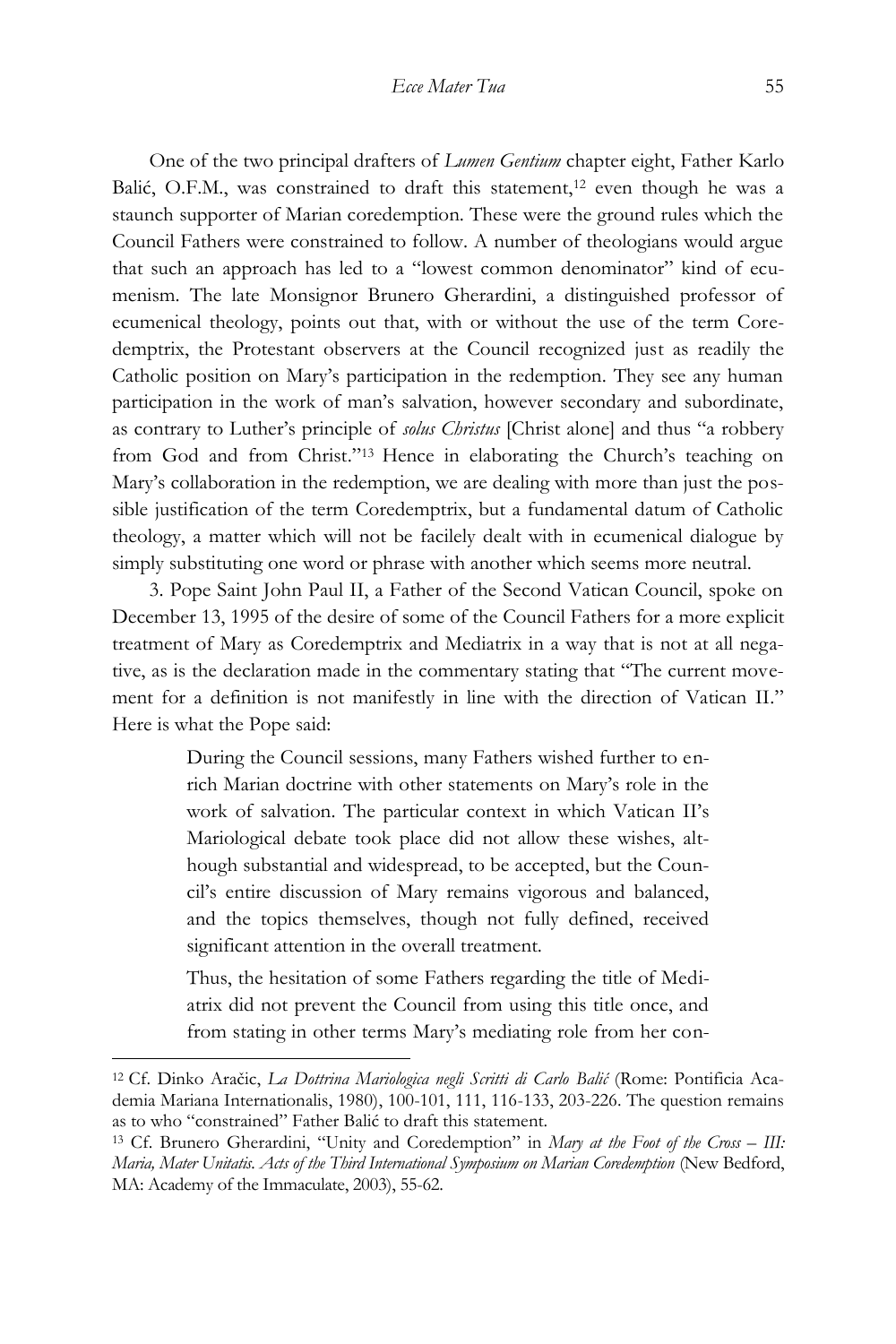sent to the Angel's message to her motherhood in the order of grace (cf. *Lumen Gentium*, n. 62). Furthermore, the Council asserts her co-operation "in a wholly singular way" in the work of restoring supernatural life to souls (ibid., n. 61).<sup>14</sup>

This is an astute observation made by one who has continued to meditate on and develop these very themes. To my knowledge, it is the first official public acknowledgement on the part of a Pope of the currents at the Council which shaped the writing of chapter 8 of *Lumen Gentium*. It makes graceful reference to the Fathers who "wished further to enrich Marian doctrine with other statements on Mary's role in the work of salvation" without criticizing them in any way. It also refers to Mary's role as Coredemptrix (cooperation in the work of restoring supernatural life to souls) and Mediatrix.

4. It is clear that the author(s) of the commentary would like to make it appear that the Second Vatican Council carved a position in granite from which the Church may never deviate in the future. First of all, no Council has the right to bind the faithful in matters that do not compromise faith or morals. But, secondly—and even more importantly—the Council Fathers explicitly stated in n.54 of *Lumen Gentium* that the Council

> does not intend to give a complete doctrine on Mary, nor does it wish to decide those questions which the work of theologians has not yet fully clarified. Those opinions therefore may be lawfully retained which are propounded in Catholic schools concerning her, who occupies a place in the Church which is the highest after Christ and also closest to us.

Interestingly, up until the very vigil of the Council the intimately related questions about Mary's active role in the work of our redemption as Coredemptrix and Mediatrix were reaching an ever higher level of clarity and maturity among both theologians and members of the faithful.<sup>15</sup> At the same time, however, opposition was beginning to emerge. We have already noted that "ecumenical sensitivity" would be presented as a prime reason for avoiding this topic or dealing with it obliquely and there was also emerging among various influential Bishops and their

<sup>14</sup> *Insegnamenti di Giovanni Paolo II* XVIII/2 (1995) 1369-1370 [*ORE* 1421:13].

<sup>15</sup> Cf. Salvatore M. Perrella, OSM, *I «Vota» e I «Consilia» dei Vescovi Italiani sulla Maiologia e sulla Corredenzione nella Fase Antipreparatoria del Concilio Vaticano II* (Rome: Edizioni «Marianum», 1994.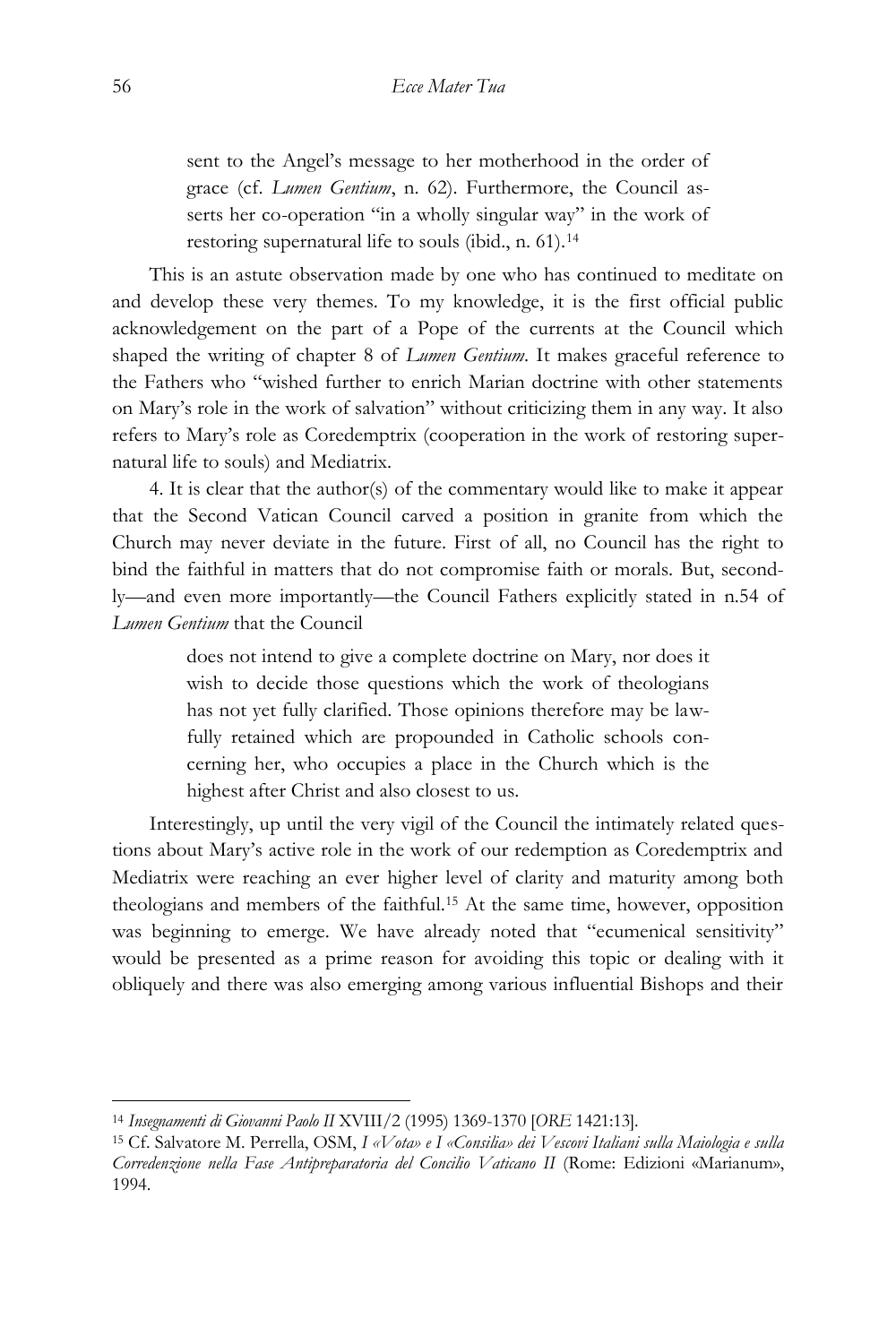*periti* (experts) distaste for the general language of mediation as it had been traditionally applied to Mary.<sup>16</sup>

Given this conflict which came out into the open on the Council floor, the above declaration is particularly significant. It makes it clear, beyond any doubt, that the Council Fathers went on record as not wishing to close any doors on the free discussion of Marian theology, even if they were not ready to make explicit declarations on some matters which had been largely "in possession" and then subsequently became contested, such as Mary's active collaboration in the work of our redemption.

In continuing to respond to the declaration by select members of the Pontifical International Marian Academy regarding the advisability of a dogmatic definition of Mary as Coredemptrix, Mediatrix and Advocate and to the subsequent commentary supporting that statement, I am well aware that it requires much more time and patience to correct misleading impressions than to make them.

In order to make the case for the definition, one must proceed carefully and give his sources so that they may be judged independently. I know that this will also require a certain concentration on the part of the reader as well. But I believe that such application on my part and yours is important because what is at stake is very important. It is not just a matter of conferring new titles on the Mother of God as if offering her new "jewels for her crown," but of coming to grips with the magnitude of the role which God has given her in our salvation and what He expects of us as well. May the Holy Spirit guide those who ponder the following facts after the example of Mary herself (cf. Lk 2:19, 51)!

# **IV. "Term not used by Papal Magisterium"?**

 $\overline{a}$ 

The unsigned commentary printed on 4 June 1997 in the daily Italian edition of *L'Osservatore Romano* informs us that "from the time of Pope Pius XII, the term Coredemptrix has not been used by the papal Magisterium in its significant documents." This statement raises some important and legitimate questions.

1. Was the term used by the papal Magisterium before the time of Pius XII? Yes, it was. The word "Coredemptrix," which has a five hundred-year-old history in theology as a way of speaking about Mary's unique collaboration in the work of our Redemption, made its preliminary appearance in official pronouncements of Roman Congregations during the reign of Pope St. Pius X (1903-1914). These may be found in the *Acta Apostolic Sedis* (referred to as *AAS*, the official publication of

<sup>16</sup> Cf. Lanzetta xxx-xxxi, 377-396; Ralph M. Wiltgen, S.V.D., *The Rhine Flows into the Tiber: A History of Vatican II* (Rockford, IL: Tan Books and Publishers, Inc., 1985), 90-95, 153-159, 240-243.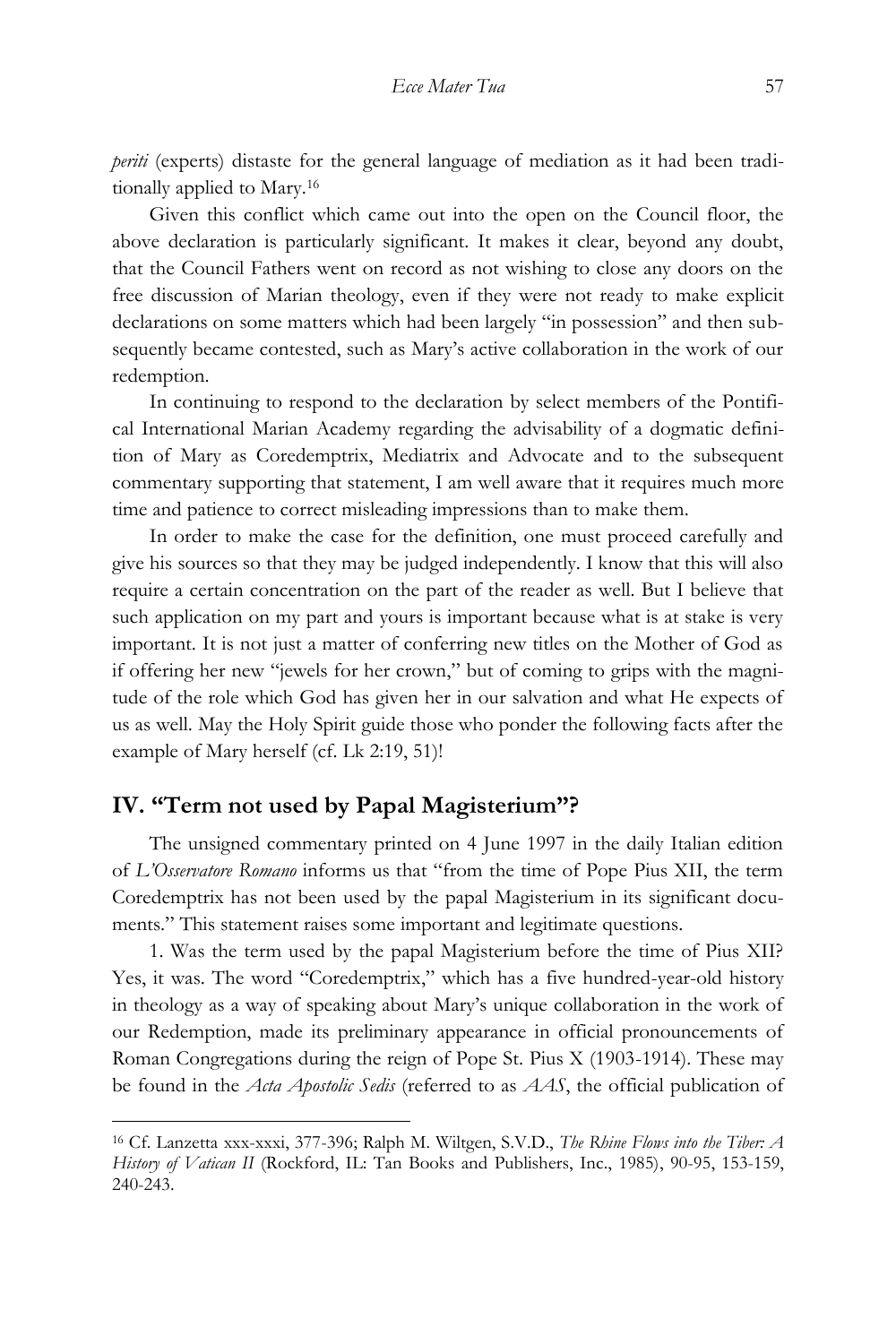the Acts of the Apostolic See). While St. Pius X did not sign these documents, they were promulgated on the basis of his authority. Pope Pius XI did explicitly refer to Mary as Coredemptrix in allocutions to pilgrims and in a radio message on 28 April 1935 for the closing of the Holy Year at Lourdes. On the foundation of this usage the term and the exploration of its meaning became ever frequent among theologians and Mariologists up to the eve of the Second Vatican Council.

2. Has the term been used by any subsequent Pope? Yes, the word "Coredemptrix" or "coredemptive" has been used at least six times by Pope John Paul II in speaking of Mary's intimate cooperation in the work of our Redemption. He has also used the word "coredeemer" or "coredemption" at least three times in speaking of the on-going collaboration of Christians in the work of Redemption.

#### **V. "Marginal and Devoid of Doctrinal Weight"?**

The unsigned commentary states that "the term Coredemptrix has not been used by the papal Magisterium in its significant documents" and then goes on to admit that it may be found "here and there, in papal writings which are marginal and therefore devoid of doctrinal weight." Before going further, let's have a look at paragraph 25 of the Second Vatican Council's Dogmatic Constitution on the Church *Lumen Gentium*, a capital text on the Pope's Magisterium or teaching office:

> This loyal submission of the will and intellect must be given, in a special way, to the authentic teaching authority [magisterium] of the Roman Pontiff, even when he does not speak ex cathedra in such wise, indeed, that his supreme teaching authority be acknowledged with respect, and that one sincerely adhere to decisions made by him, conformably with his manifest mind and intention, which is made know principally either (1) by the character of the documents in question, or (2) by the frequency with which a certain doctrine is proposed, or (3) by the manner in which the doctrine is formulated.

On the basis of a careful analysis of this text I have argued in my book *Totus Tuus* that the Pope's teaching on consecration or entrustment to Mary forms an important component of his "ordinary magisterium" and that he has brought this doctrine to a new level of importance.<sup>17</sup> I believe that a similar case may be made

<sup>17</sup> Arthur Burton Calkins, *Totus Tuus: Pope Saint John Paul II's Program of Consecration and Entrustment* second edtion, revised and brought up to the end of the Pontificate (New Bedford, MA: Academy of the Immaculate, 2017), 315-324.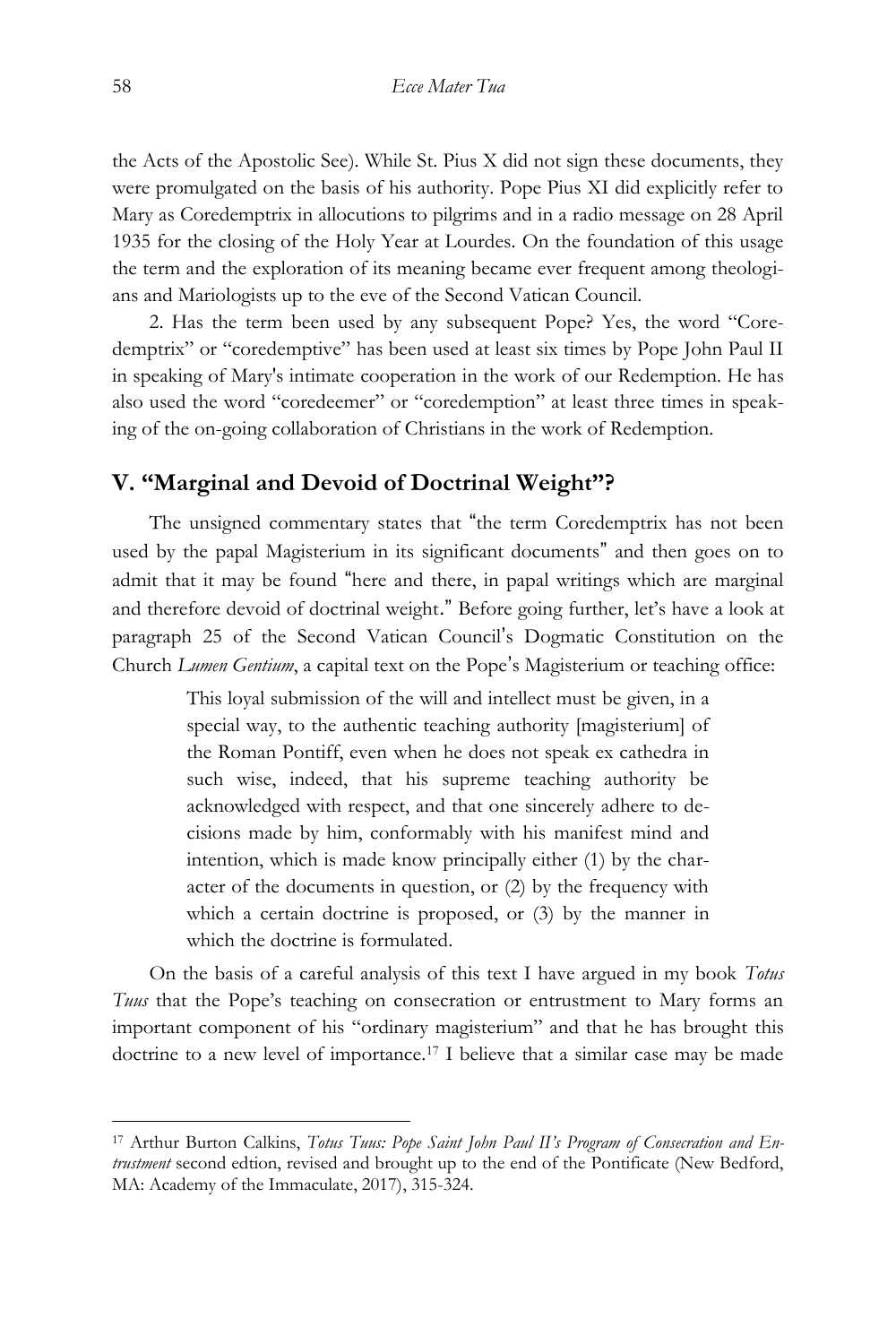for his teaching on Mary as Coredemptrix, Mediatrix and Advocate and have continued to do so.<sup>18</sup>

Now does it not seem somewhat ironic – not to say arrogant – that an anonymous writer in the Vatican daily newspaper should cavalierly dismiss the Pope's daily exercise of his teaching office and that of his predecessors as "marginal and devoid of doctrinal weight"? Could this incredible exercise in undermining papal teaching be more plausibly explained by the fact that the declaration and two commentaries on it were published while the Holy Father was in Poland?

The question which I would like to pose here is simply this: What should we more likely consider to be "marginal and devoid of doctrinal weight": the Pope's exercise of his ordinary magisterium or the supposed superior wisdom of an author or authors who hide behind the cover of anonymity?

### **VI. The Present Blockade**

 $\overline{a}$ 

We have already noted that the first block against the conciliar teaching on Marian Coredemption and Mediation was placed in the *Praenotanda* to what eventually became chapter eight of *Lumen Gentium*. Despite that, however, the Second Vatican Council's teaching on Marian Coredemption (without using the word) is quite strong, especially if one reads all of the references in the footnotes, thanks to Father Balić. On the other hand the teaching on Mary's role as Mediatrix with the Mediator in *Lumen Gentium* 60-62 is helpful, but minimal and does not reach the level of the previous and subsequent papal magisterium.

The second obstruction was the so-called Częstochowa Declaration made in August of 1996, but only published in June of 1997. It is not a document that manifests any depth or attempts to come to terms with the historical development of Mary's active participation in the work of the Redemption in the Catholic tradition, especially in the second millennium. Rather it bears the tell-tale sign of manipulation in the name of ecumenism, but it has served the purpose of giving those in

<sup>18</sup> Arthur Burton Calkins, "Pope John Paul II's Teaching on Marian Coredemption," Miles Immaculatæ XXXII (Luglio/Dicembre 1996) 474-508; "Pope John Paul II's Teaching on Marian Coredemption" in Mark I. Miravalle, S.T.D., (ed.), *Mary Coredemptrix, Mediatrix, Advocate, Theological Foundations II: Papal, Pneumatological, Ecumenical* (Santa Barbara, CA: Queenship Publishing Company, 1997) 113-147; "Pope John Paul II's Ordinary Magisterium on Marian Coredemption: Consistent Teaching and More Recent Perspectives" in *Mary at the Foot of the Cross – II: Acts of the Second International Symposium on Marian Coredemption* (New Bedford, MA: Academy of the Immaculate, 2002) 1-36; also published in *Divinitas* XLV «Nova Series» (2002) 153-185; "Mary, Mediatrix of All Graces, in the Papal Magisterium of Pope John Paul II" in *Mary at the Foot of the Cross –* VII: *Coredemptrix, Therefore Mediatrix of All Graces. Acts of the Seventh International Symposium on Marian Coredemption* (New Bedford, MA: Academy of the Immaculate, 2008), 17-63.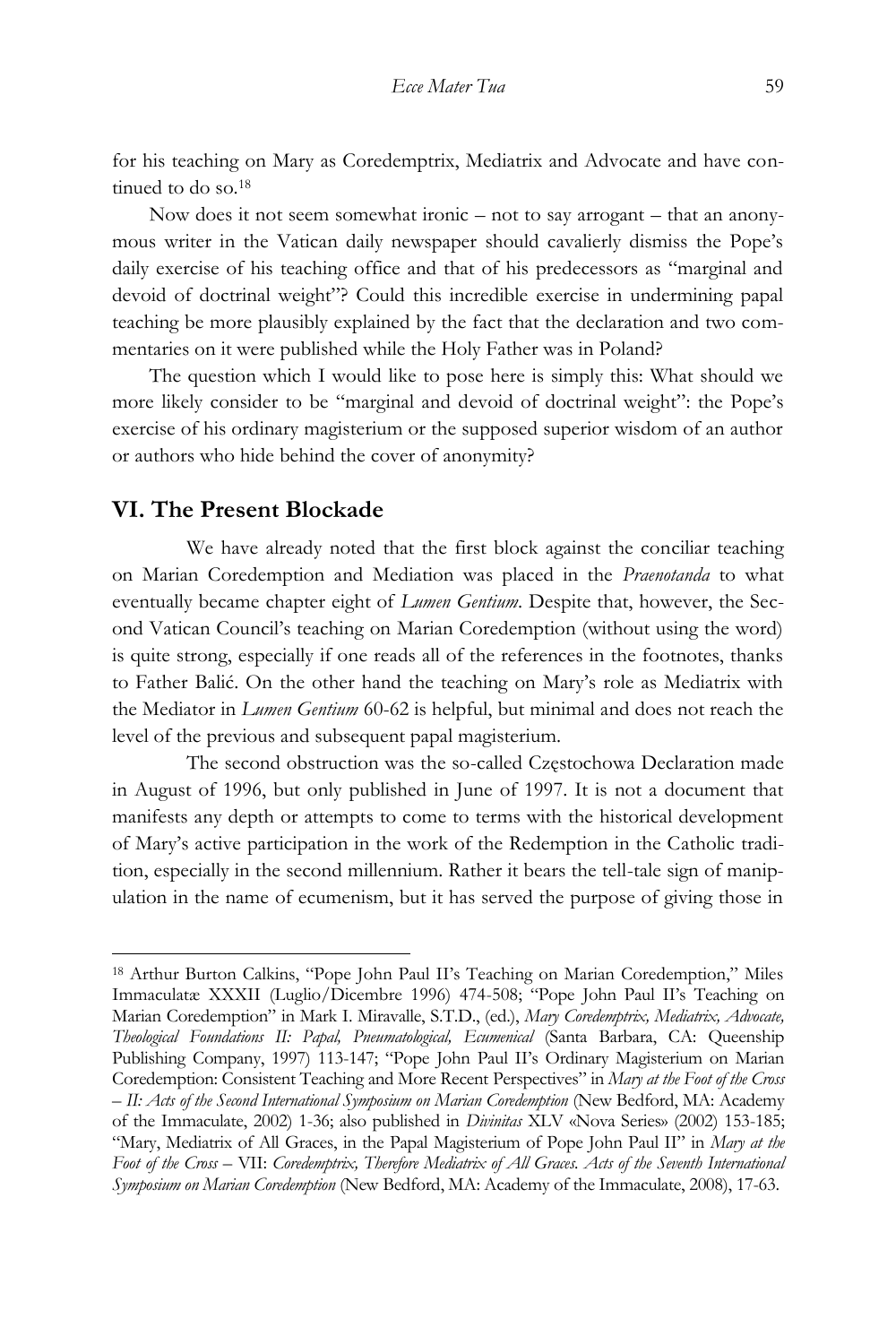high places in the Church an instrument to continue the blockade inaugurated in the *Prænotanda* despite what the council document actually said.

The third restriction put in the way of the recognition of our Lady's role of active collaboration in the work of the Redemption seems less recognized, but it is being duly carried out in the halls of academe. We find it in the guidelines issued by the Pontifical International Marian Academy to orient the study of Mariology in the new millennium. These guidelines, first published in Italian in 2000 under the title of *La Madre del Signore: Memoria, Presenza, Speranza19*, were subsequently translated and then published in English under the title of *The Mother of the Lord: Memory,*  Presence, Hope.<sup>20</sup> There are obviously many good points in these guidelines, but carefully planted in them are also more questionable principles. Here is an example:

> Today, many theologians, with a commendable intention of deepening and making this doctrine more precise, speak of the mediation of Mary from different points of view and in new terms. *Many of the aspects of the doctrine of Mary's mediation – its nature, its scope, and its relation with other forms of subordinate mediation – are disputed among theologians*, for which reason a renewed and more profound study of these questions is necessary. *We believe that such a study should not be undertaken with the intention, terminology and images used by many theologians before Vatican II, but rather that the orientation and directives outlined in Lumen Gentium be followed*. John Paul II has often considered the cooperation of the Virgin in the Trinitarian salvific plan under the terms "the mediation of Christ" and "maternal mediation," that is, as one aspect of Mary's universal motherhood in the order of grace. Many theologians regard this context for studying Mary's mediation as a profitable one, based on sound biblical foundations (cf. Jn 19:26-27), in accord with the *sensus fidelium*, and less subject to controversy.<sup>21</sup>

One immediately notices here the statement that Our Lady's mediation is disputed among theologians. The question, of course, is "Who are these theologians"? And the obvious answer is the drafters of this document. We know it from their writings. One has only to consult the late Father Stefano De Fiores' article on "Mediatrix" to discover virtually all the objectors to the traditional language of

<sup>19</sup> Pontificia Academia Mariana Internationalis, *La Madre del Signore Memoria Presenza Speranza. Alcune questioni attuali sulla figura e la missione della b. Vergine Maria* (Vatican City State, 2000).

<sup>20</sup> Pontifical International Marian Academy, *The Mother of the Lord: Memory, Presence, Hope* trans. Thomas A. Thompson, SM (Staten Island, NY: St Pauls, 2007).

<sup>21</sup> *The Mother of the Lord*, 68-69 (emphasis my own).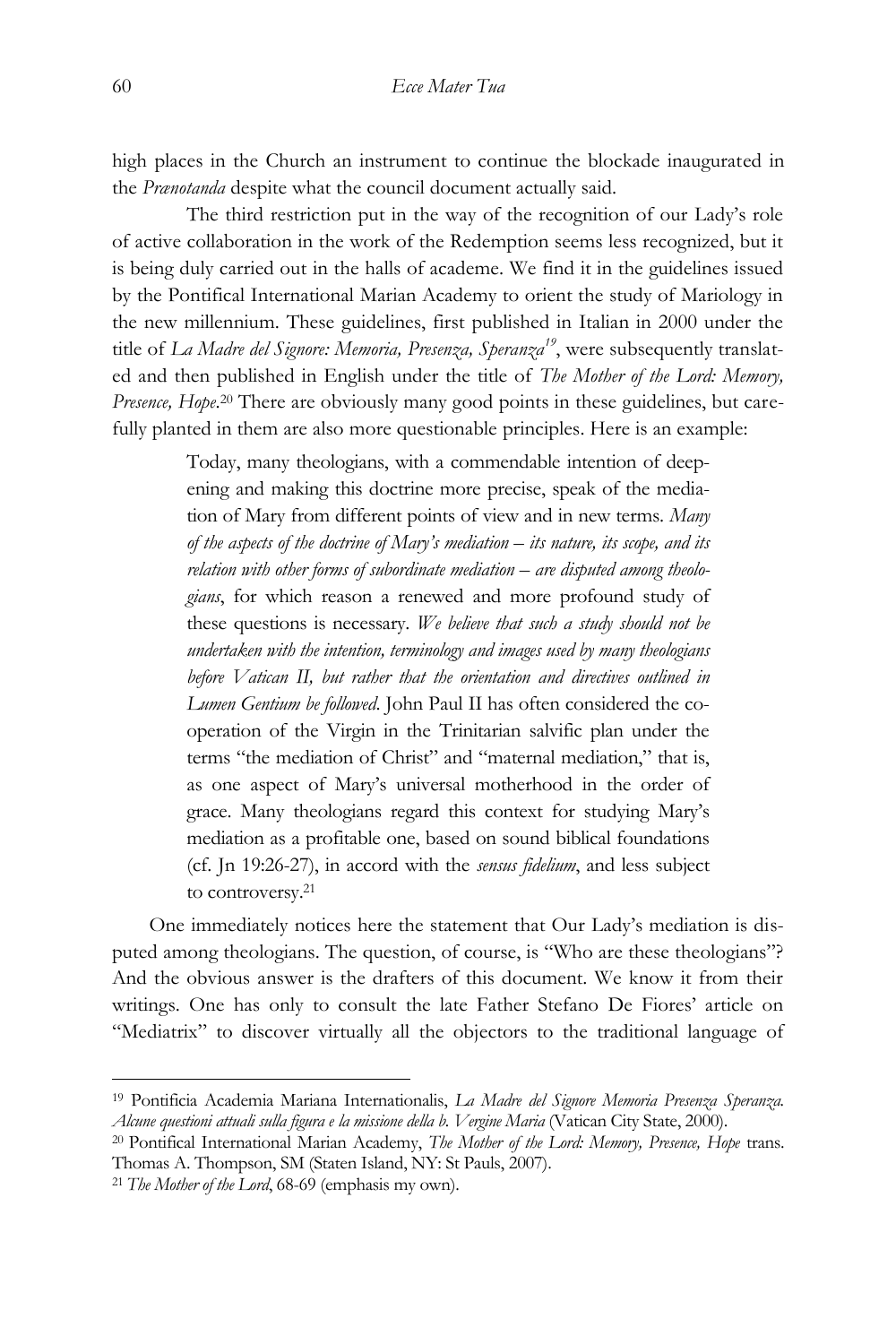Marian mediation, their objections, their refusal to give a serious hearing to those who argue in favor of the millennial tradition and language and his conclusion that a future doctrinal definition could only be based on agreement among all Christian ecclesial bodies.<sup>22</sup> One can only ask: "Since when is the deposit of faith established by those outside of the household of Catholic faith?" The footnote appended to this statement is a declaration drawn up in Częstochowa, Poland in August of 1996 and released almost a year later in June 1997. Instead of presenting the question to a study group well informed on the topic, it was presented, with no previous notice to most of the participants, at an "ecumenical round table," consisting of 18 Catholics, three Orthodox, one Anglican and one Lutheran. Should their statement surprise anyone? All of this was carefully orchestrated and published in *L'Osservatore Romano*, the Vatican daily newspaper of June 4, 1997, while Pope John Paul II was on an apostolic visit to Poland.

The theme continues to develop:

Genuine ecumenism does not compromise or change the *depositum fidei* on the Blessed Virgin Mary, but proposes, through shared and sincere study and dialog, to help the brothers and sisters of other Christian confessions to know the full revelation concerning Mary of Nazareth and to ponder their situation in view of our historical and cultural explanation of the image of the Virgin Mary. *We believe that it would be a serious disappointment if the current discussions on the Mother of God would be an obstacle to rather than a factor for promoting Christian unity*.

Relying on the teaching of John Paul II, we believe it opportune to recall some principles and norms which should guide theologians in mariological questions. They should follow the lines traced out in Vatican II's decree *Unitatis reditegratio* and the constitution *Lumen Gentium*, which urge theologians to "carefully refrain from whatever might by word or deed lead the separated brethren or any others whatsoever into error about the true doctrine of the Church." …

This requires that Marian studies:

 $\overline{a}$ 

– avoid long-standing prejudices (through *a purification of the historical memory*) and eliminate "expressions, judgments and actions which do not represent the condition of our separated brethren

<sup>22</sup> Stefano De Fiores, *Maria – Nuovissimo Dizionario* 2 (Bologna: Edizioni Dehoniane Bologna, 2006), 1082-1141.